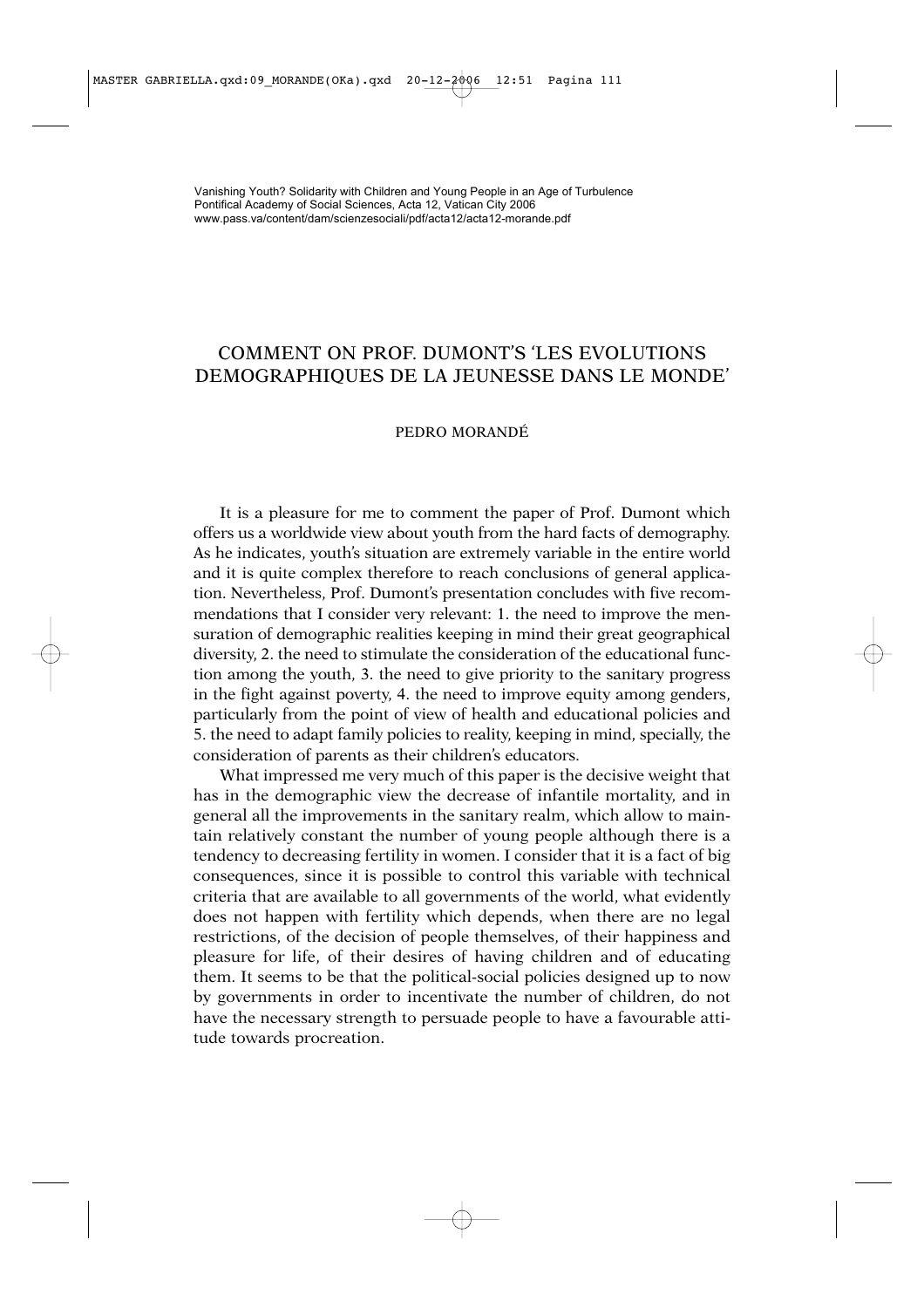I do not want to concentrate myself in the technical aspects of Prof.'s Dumont paper, but rather follow the recommendations sent to us by Prof.'s Donati as guidelines where he points out that *Speakers and commentators are invited to deal with the issue of cultural transmission between the generations (in particular as to what regards the religious faith) whenever possible. It would also be advisable to make proposals as to what can or should be done in order to foster those cultural and societal conditions which can allow younger generations to pursue their self-fulfilment in the light of the Catholic social doctrine*. Evidently, the demographic data as such don't allow us to reach direct cultural conclusions, but there is no doubt that they offer a reference frame that conditions decisively any consideration on this subject. Therefore, I want to refer specially to the last conclusion of Prof. Dumont that affects particularly Latin America but is also very strong in the case of Europe. I refer to the social change already produced but still going on of the lack of the educational capacity of parents in relation to their children, due to the increase of one parent's homes where the father is absent, to the growth of the number of children born outside of marriage and to the volatility of the married bond, when it exists, or to the breakup of non married couples. Perhaps, as Prof. Dumont suggests, the case of Mexico requires a special explanation due to the high migration of men to the United States whose families remain in their country. However, this tendency is also given in countries like Chile (my country) which although has no significant emigrant flow, one parent's homes and being born outside of marriage are growing at a very high rate (for the year 2003, 53,8% of new childs were born outside of marriage).

Perhaps the case of Latin America deserves a brief historical consideration. Contrary to the settlement in other regions of our world, the Hispanic-lusitanic conquest of Latin America during the XVI century was an enterprise of males during a long time, due to the immensity of the territory, their low demographic density and the necessarily military display, not so much because of the hostility of some aboriginal people, but because of the need of controlling their own immigrant population considering the abundance of wealth overseas, specially, of precious metals. For diverse reasons which are not the case to analyse here, it is well known that from both protagonists of the encounter among these two worlds, there was a favourable predisposition to crossbreeding, partly properly legalized and partly transcending all dispositions of the juridical order. After a few decades from the beginning of the conquest, the crossbredding's population group constituted the one of major growth, becoming progressively the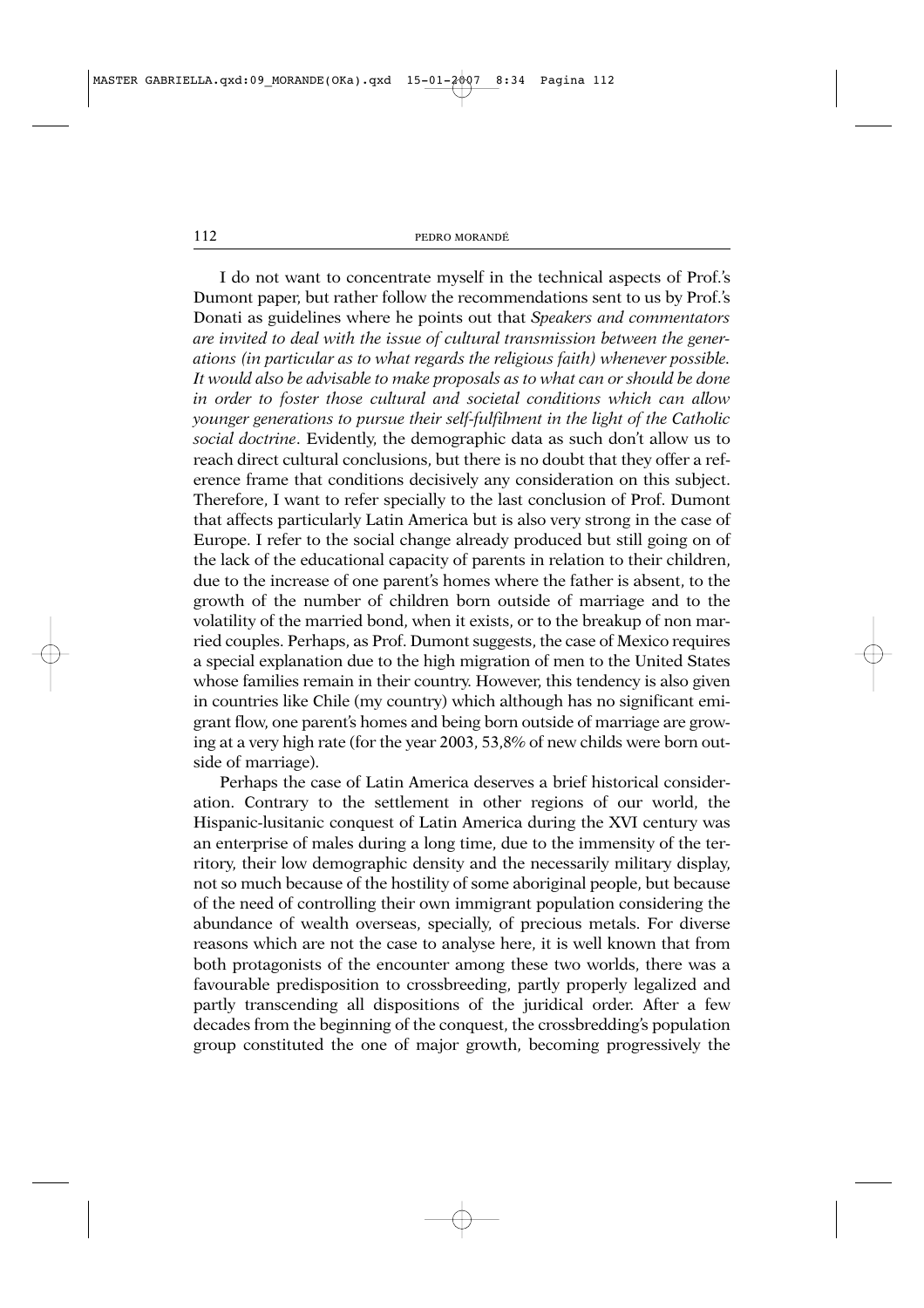majority of the population, except in some very individualized areas. The different crossbreeding types brought up a strength status ranked organization of social life, following the same model that had succeeded in Europe, which restricted the celebration of marriage only among socially equals, even though others forms were also legally allowed.

Such a situation fostered, still without intending it, sexual relationships outside of marriage and the constitution of families with an absent or unknown father, which reached such a magnitude that such a type of family represents a true cultural institution in Latin America. From this point of view, it can be said that in Latin America the cultural institution of the one parent's home is not new, but rather it has a deep historical root, perhaps hidden into the conscience by the fact that these realities were given inside of extended families which welcomed these new children in a wide net of relationship bonds. The progressive breakup of extended families in the urban context and the recent incorporation of women to remunerated employments, have made jointly that this phenomenon hidden before is now evident and object of public policies from the State. However, for people's conscience it doesn't seem to be a new phenomenon. It explains why repeatedly in surveys, even keeping in mind this structural weakness of families, people respond that they have a high appreciation to family and that it is their main source of satisfaction in life and their main support for the most critical moments. This answer has certainly in mind not only the nuclear family but the wide net of relatives that although they don't live in the same home have not lost their condition of being members of the family.

Anyway, the nuclearization of families and the becoming evident of the great number of one parent's families sustained by a mother that works outside of home has had a deep educational impact, specially, in the deterioration of the relationships between the family and the schools. As parents don't have time to accompany their children in the reinforcement of studies and in their school duties, because they work or because they don't live at home, parents hope the school will carry out the entire educational task without their own participation. Some school directors complain that parents simply deposit their children at school, hoping that teachers will do with them what they cannot do. Nevertheless, their renouncement to their parental responsibility they maintain high levels of expectations and of demands on the school at the moment to evaluate the educational achievements. Being at the moment the school education the best predictor in the youth's future professional destination, and investing the State consider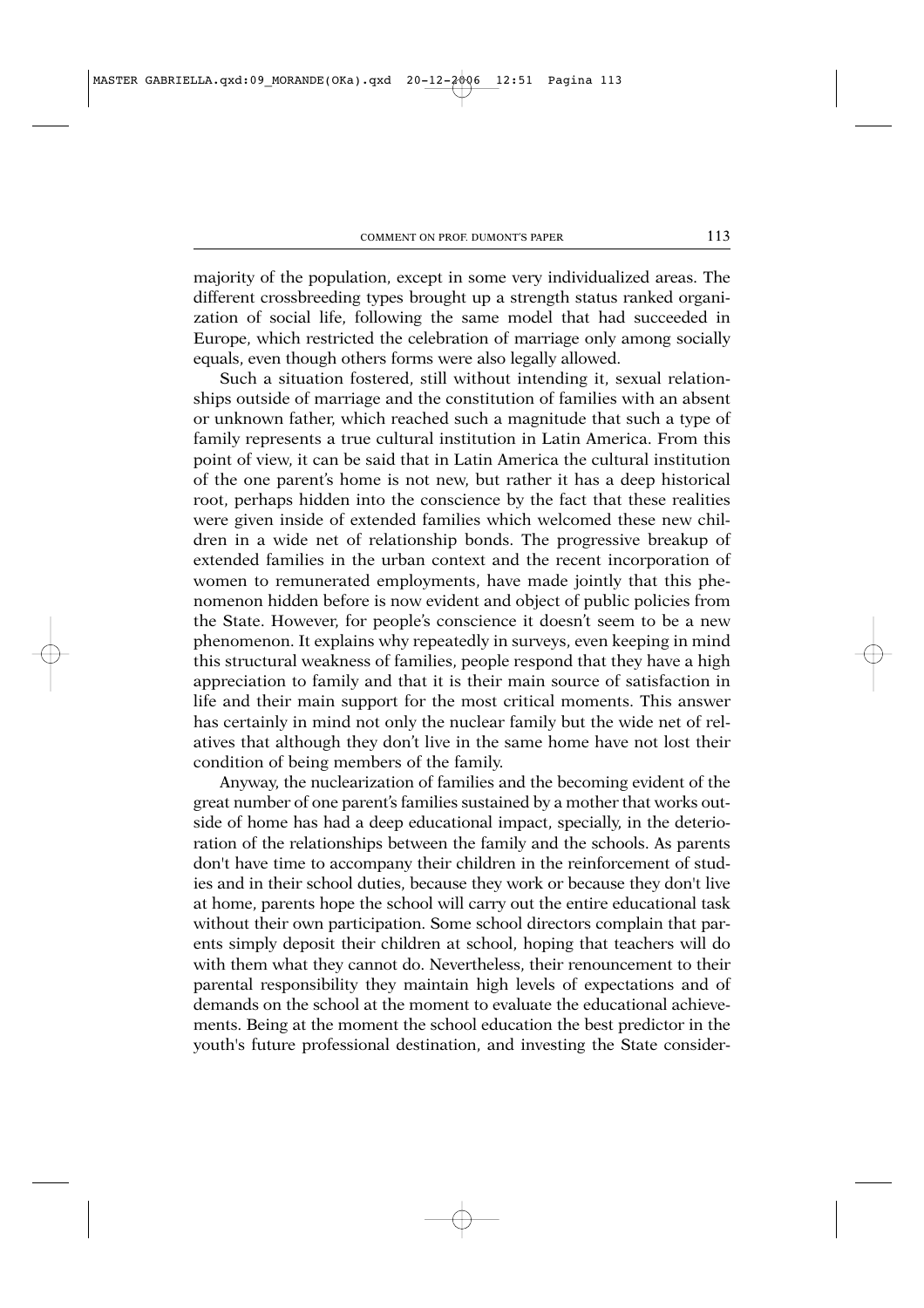able resources in this realm, public opinion has created an almost paranoiac attitude towards the results of the mensuration of educational achievements, making responsible for this to the school system and hiding the lack of responsibility that family parents have in this process. Overloaded with expectations on behalf of families and of society, schools have not been able to find the way to satisfy all these demands, notwithstanding the reinforcement of school plans, of the extension of educational schedules and of investment in technological means for teachings aid. At the same time, the massification of courses as a way to pay all these expenses and investments, makes it very difficult that teachers may play the role of substitute parents and accompany in a personalized way the educational process of the youths.

Regarding this last dimension, I would like to mention additionally that in the Chilean case (I ignore if this same observation could be extended to other countries), a progressive femininization of school teacher's profession has taken place. As much as in the pre-basic level as in the basic one, practically all teachers are women and at high school, although there are still some males, women teachers are the majority. If we consider the high percentage of one parent's homes sustained by women and this new reality of schools, we can conclude that school has become an extension of one parent's homes with male's absence, or at least a substitute of them, loosing their old traditional role of taking out youths from home to enlarge their reality's horizon to global society and to the cultural traditions of the respective nations. This lack of an hypothesis of wider reality than the one developed in home intimacy, and now extended to schools, makes, on the other hand, that even the precariousness of family stability does not have an external point of reference from which it could be judged as an objective, contingent or transitory situation. As a result youths have many times no other alternative than the internalisation of frustration and rage, which is frequently somatizided through varied illnesses of the spirit or also, in most dramatic cases, the seek of escape ways through alcohol or drogadiction. And, although the growing phenomenon of school violence is very complex in its ethiology, personally I don't have any doubt that it also has a strengthful association to the described situation.

Which effects will have these new realities that are not only demographic, but have their foundations in it, on the intergenerational solidarity that represents the culture of the nations? How is it possible, under these conditions that parents could educate their children, that could transmit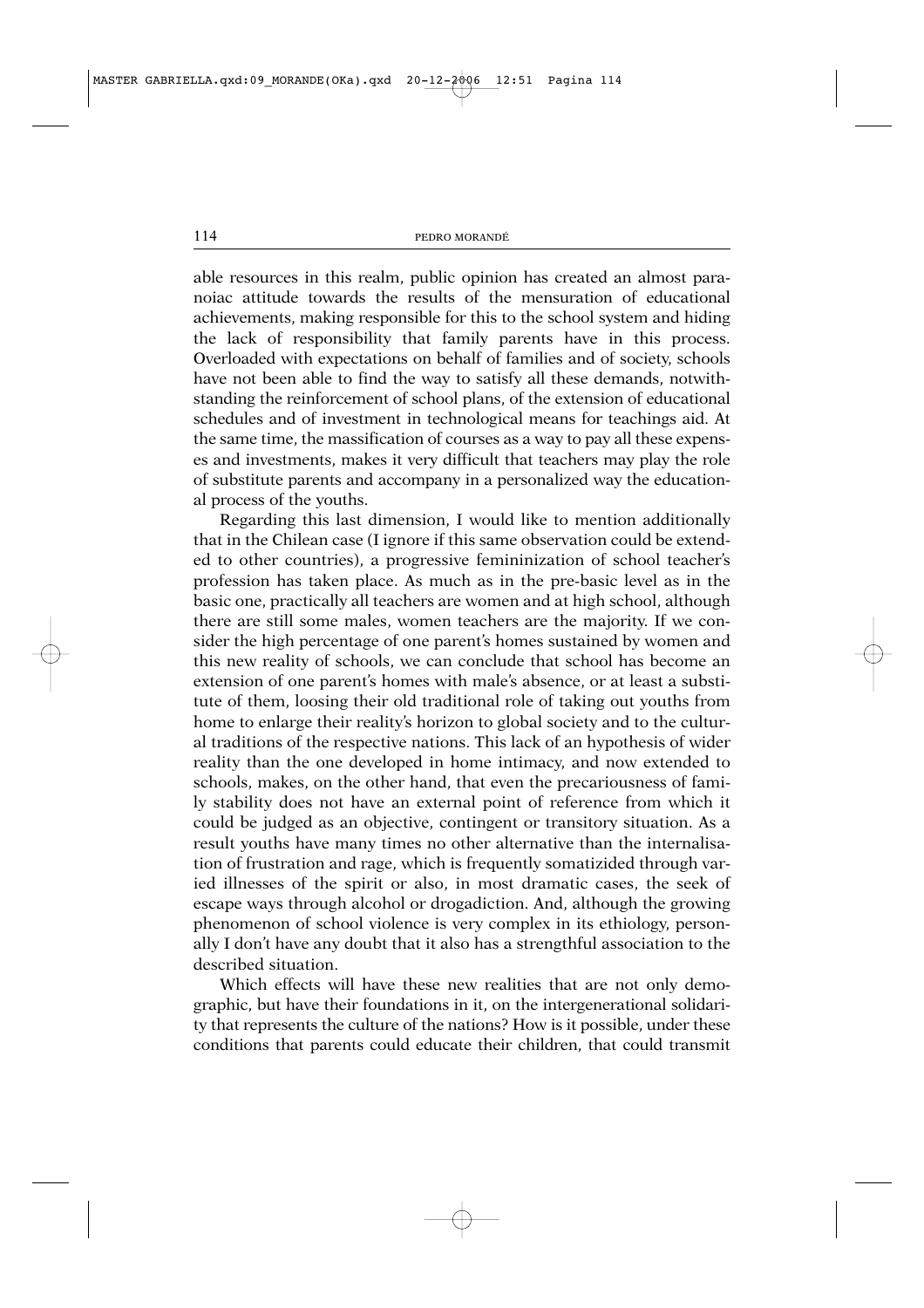them the deepest cultural values, the selective criteria to choice information and behaviour and to contribute, in this way, to the sustainability of the ontogenetic chain that sustains life in the medium and the long run?

In the context of current globalisation it is often spoken of the 'deterritorialization' of culture due to mass-media and also to the role that these same means can carry out with efficiency in youth's education. Although I do not question that this statement contains true elements, I think that it is a rush and exaggerated one. On the contrary, I believe that culture is intimately bound to human ontogenesis, since as rational beings, human beings do not only acquire their filiation and paternity conscience by virtue of the procreative act itself, but rather incipiently during the expectation for birth and to its fullness since the upbringing and education of the children. Nobody is born knowing what paternity is, but rather he/she learns how to know it from his/her son's/daughter's condition. For this reason, the sustainability of the ontogenetic chain that sustains in life different generations cannot be understood merely from the point of view of biological reproduction, which evidently is at its basis, but also from culture which is not other than this enormous effort, simultaneously personal and social, of communicating the wisdom learned from those who have preceded us in the existence, selected and enriched by the experience of sense of those alive, to the generation of their children in order to educate them in that peculiar way of being a person in the worldliness and historicity of intergenerational coexistence.

As Pope John Paul II pointed it out with great sharpness 'All people are part of a culture, depend upon it and shape it. Human beings are both child and parent of the culture in which they are immersed. To everything they do, they bring something which sets them apart from the rest of creation: their unfailing openness to mystery and their boundless desire for knowledge'. (*Fides et ratio* n. 71). Human cultures are therefore simultaneously particular and universal, depending of the finitude of our world and history, and of the educational responsibility of those who brought us to existence and, at the same time, open to understand all that is real in an horizon of infinite transcendence. As the Pope suggests, filiation and paternity experiences are in the core of cultures and in them the sustainability of human ontogenesis leans.

Is the functional organization of society sensitive to the cultural imbalance introduced by the one parent's homes with absent father? Until now, it seems not to have been. The educational policies of the States are oriented basically to the improvement of educational achievements of the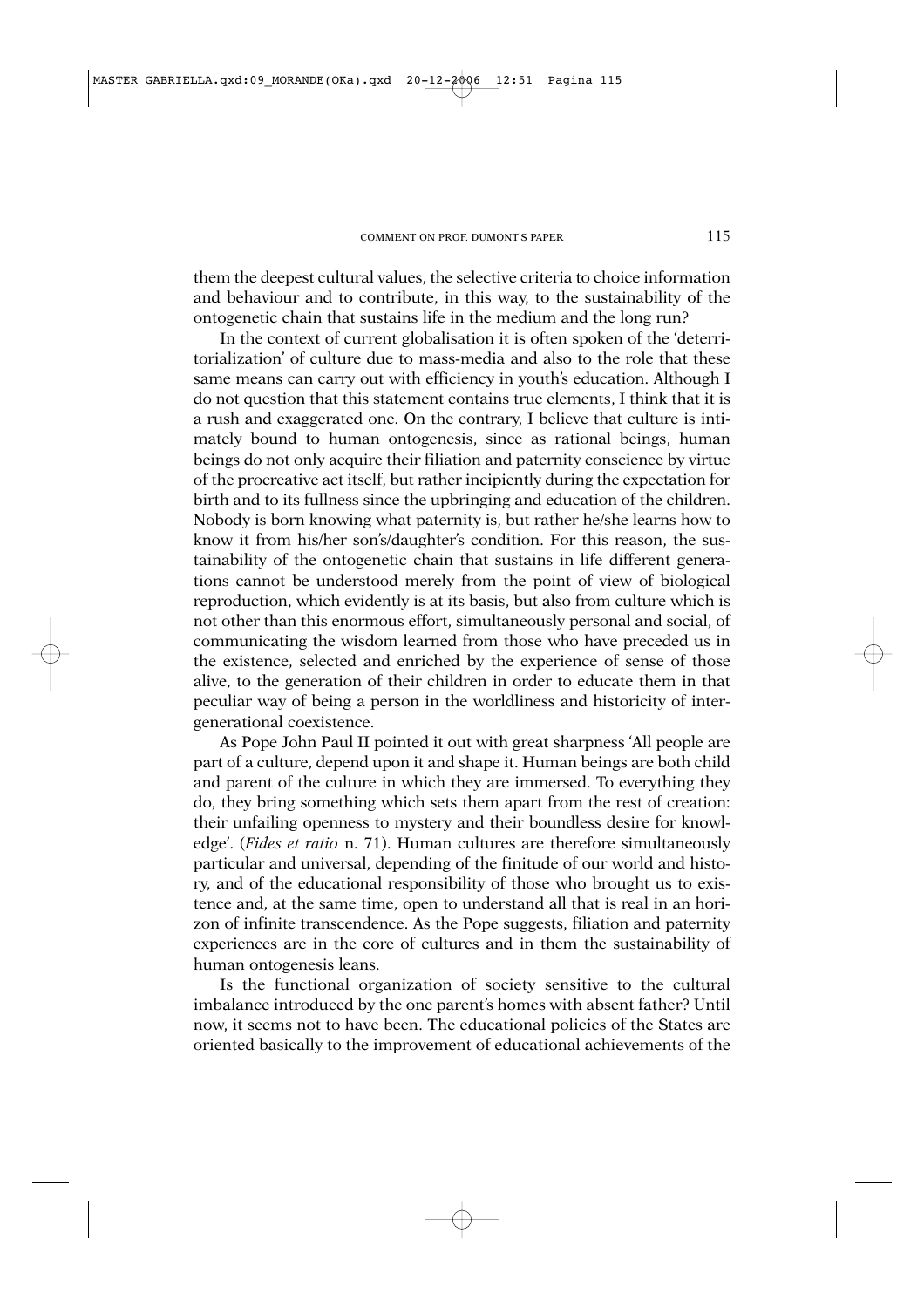school system, those which are not measured in relation to the personal development of the students, but to comparative performances among people, schools and countries. They don't consider that a bond exists between the sustainability of education and the sustainability of families. Paradoxically, on the other hand, the designers of public policies are aware that once the educational covering has been extended to the whole group of youth, it is necessary to improve the equity and quality of education. But could a better quality of the learning processes be achieved without the personalization of the intellectual capacity that can discover the wisdom of knowledge? Is it possible to substitute the wisdom of people and of cultures with nothing else but information? Could schools collaborate to the personalization of learning without the help of parents and families? The Social Doctrine of the Church has sustained ever that the main educational responsibility resides in parents and that the school has, to this respect, only a subsidiary role. This deep expression of human wisdom is the one that seems to be lacked at present time as an effect of the new demographic realities and of the educational policies of the States. It's loss represents one of the most serious problems in 'human ecology' to use John Paul's II expression.

But on the other hand, how could parents assume their educational responsibility if one of them is not at home and sometimes is also unknown? Keeping in mind the past situation of Latin America, where one parent's families were not left alone but rather considered as a part of the extended family, inside which the children could get the adequate social protection for their growth, I think that the new cultural and demographic situation suggest us to do something similar. We have no more extended families but everywhere there are enough associations of volunteers which could act as substitutive extended families if they only orient their scope not to the reinforcement of the functional aspects of educational achievements but to the more wisely transmission of human wisdom and cultural patterns, notwithstanding the legal rights of the biological progenitors which must be undoubtedly recognised. Many of us have had the experience of growing up, besides our family, in a religious community and we have certainly had the opportunity of a deep experience of filiation and paternity from other persons who complemented the education we had received at home. Anyway, what is for me very clear is first, that we have to recognise that one parent's home are increasing and the figures show that probably it will increase even more in the next future; and second, that the functional organization of the school system and of